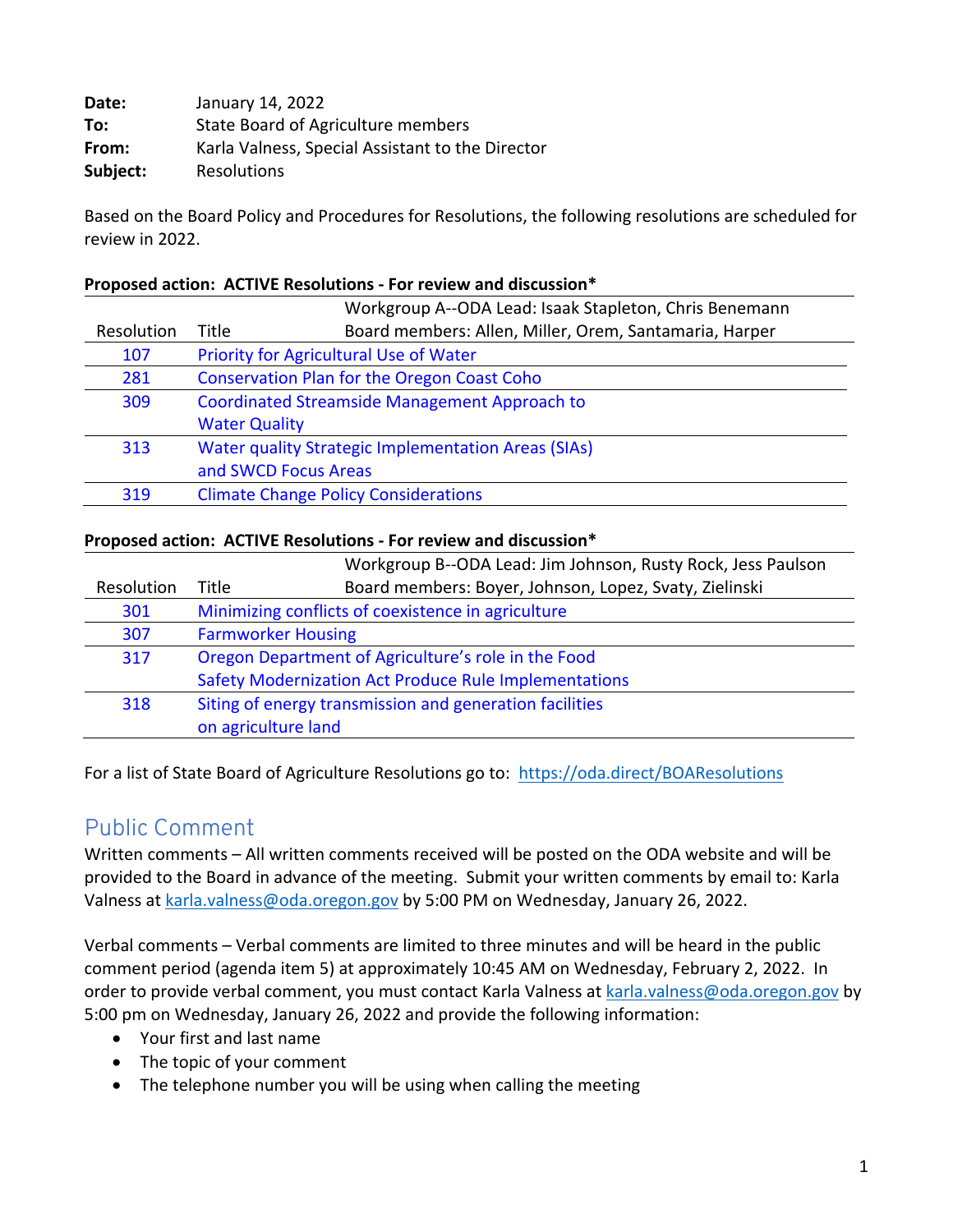State Board of Agriculture Resolutions under review 2022 Workgroup A

#### **Proposed action: ACTIVE Resolutions - For review and discussion\***

|                                                                               | Workgroup A--ODA Lead: Isaak Stapleton, Chris Benemann |
|-------------------------------------------------------------------------------|--------------------------------------------------------|
| Board members: Allen, Miller, Orem, Santamaria, Harper<br>Resolution<br>Title |                                                        |
| Priority for Agricultural Use of Water                                        |                                                        |
| Conservation Plan for the Oregon Coast Coho                                   |                                                        |
| Coordinated Streamside Management Approach to Water                           |                                                        |
| Quality                                                                       |                                                        |
| Water quality Strategic Implementation Areas (SIAs) and                       |                                                        |
| <b>SWCD Focus Areas</b>                                                       |                                                        |
| <b>Climate Change Policy Considerations</b>                                   |                                                        |
|                                                                               |                                                        |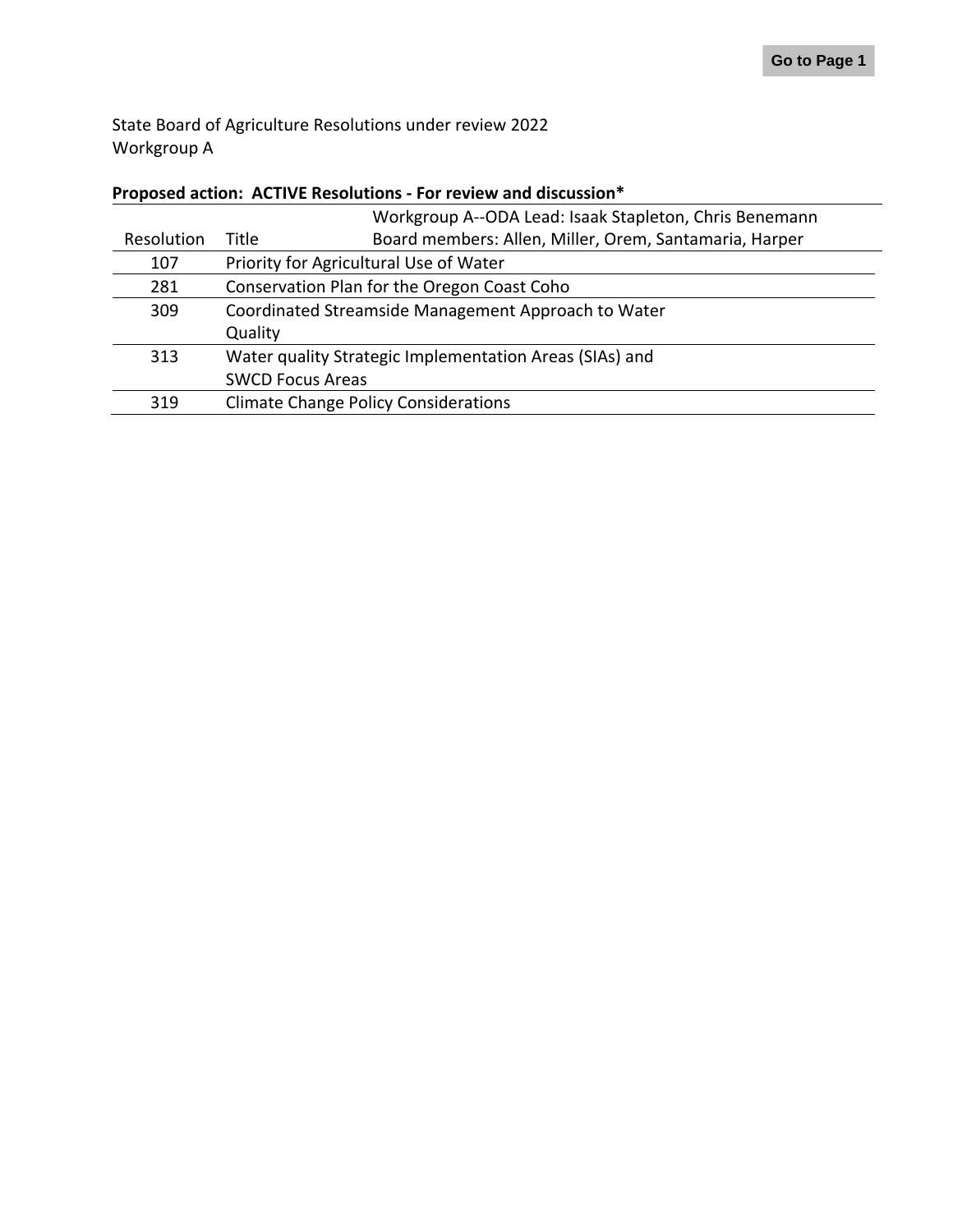<span id="page-2-0"></span>

| <b>Oregon State Board of Agriculture Resolution</b> |                                             |  |
|-----------------------------------------------------|---------------------------------------------|--|
| Title: Priority for Agricultural Use of Water       | Number: 107                                 |  |
|                                                     | <b>Effective Date: 09/27/2018</b>           |  |
| <b>Sub-Committee: Natural Resources</b>             | Next Review Date: 00/00/2022 - Under Review |  |
| <b>ODA Staff Contact: Stephanie Page</b>            | Date of Last Review/Revision: 06/07/2018    |  |
|                                                     | Original Resolution Date: 04/12/1984        |  |
| <b>Board Chair: Tyson Raymond</b>                   | Signature on file                           |  |

#### **Background**

- I. Agriculture is a major industry in Oregon, providing a vital and important economic base for citizens of the state.
- II. Agriculture is a water user in the state and must be recognized as being a beneficial use of water and in the public interest; and
- III. Watershed damage and water supply depletion have resulted from numerous actions by man on the land and in the water and is not attributable to any single activity or water user group; and
- IV. Agriculture has been responsible for conservation projects which have served to enhance and stabilize water quantity and quality in the state.

#### **Resolution**

The Board of Agriculture believes that agriculture, along with other beneficial uses and users of water, must be considered equally and coordinated with all water resource planning and management activities in the state; and

Current and future agricultural uses of water must be accounted for as the state develops new instream water rights. We support the continued use of reservations to ensure that agricultural needs are accounted for as the state develops new instream water right applications.

#### **Summary**

Agricultural uses of water should be considered equally with all other beneficial uses in water resource planning and management activities within Oregon.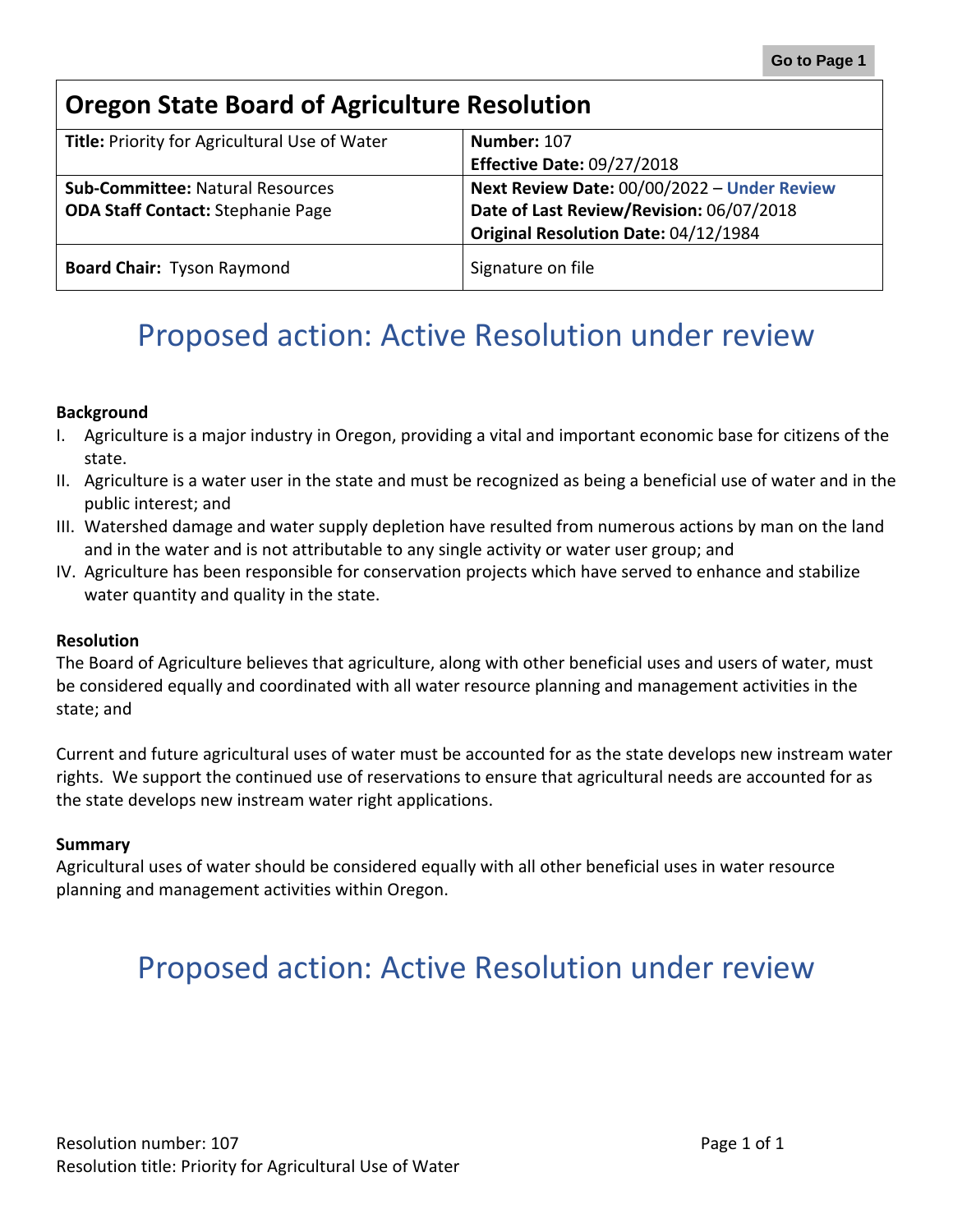<span id="page-3-0"></span>

| <b>Oregon State Board of Agriculture Resolution</b> |                                             |  |
|-----------------------------------------------------|---------------------------------------------|--|
| Title: Conservation Plan for the Oregon Coast Coho  | Number: 281                                 |  |
|                                                     | <b>Effective Date: 09/27/2018</b>           |  |
| <b>Sub-Committee: Natural Resources</b>             | Next Review Date: 00/00/2022 - Under Review |  |
| <b>ODA Staff Contact: Stephanie Page</b>            | Date of Last Review/Revision:               |  |
|                                                     | Original Resolution Date: 02/23/2007        |  |
| <b>Board Chair: Tyson Raymond</b>                   | Signature on file                           |  |

#### **Background**

The state has pursued development of a Conservation Plan for the Oregon Coast Coho to insure that coastal coho populations fully recover. This planning effort included considerable agency input and public involvement. Oregon Department of Agriculture (ODA) will contribute to this effort through implementation of the CAFO, Agricultural Water Quality, Pesticides, Soil and Water Conservation Districts, and Weeds and Invasive Species programs. Also needed are additional voluntary fish habitat improvements not covered under the existing regulatory programs.

Governor Kulongoski has requested that state natural resource agencies and their boards provide visible leadership, support, and endorsement to this effort.

#### **Resolution**

Be it resolved that the Oregon State Board of Agriculture endorses the Oregon Department of Agriculture's efforts toward assisting with state efforts to fully recover coast coho populations. The board in cooperation with the Director of the Department of Agriculture will provide leadership and support to this effort, including efforts to help landowners achieve voluntary fish habitat improvements not covered under the existing regulatory programs.

#### **Summary**

The Board supports efforts of the state to ensure the recovery of the Oregon Coastal Coho Salmon population.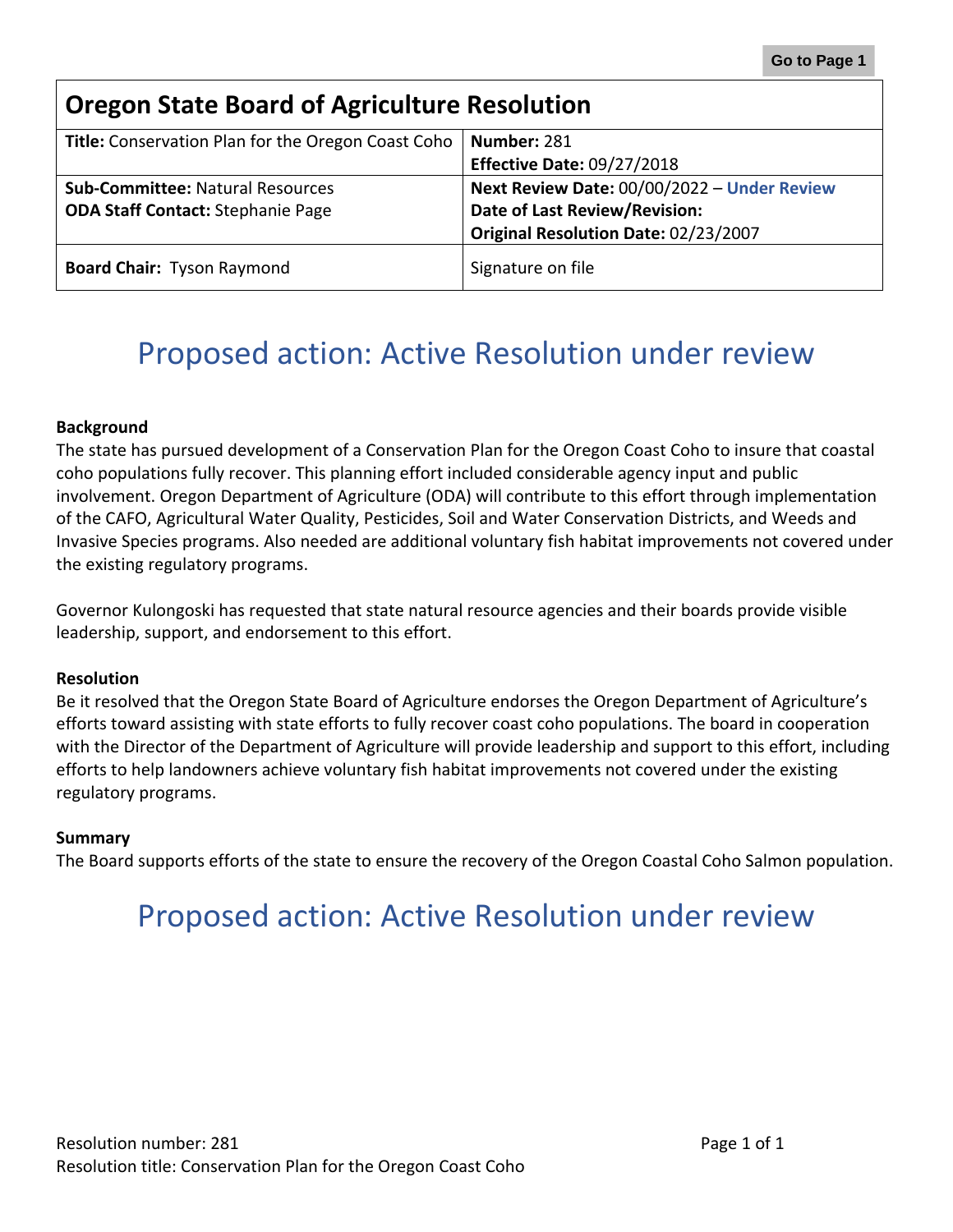<span id="page-4-0"></span>

| Go to Page 1<br><b>Oregon State Board of Agriculture Resolution</b> |                                             |  |
|---------------------------------------------------------------------|---------------------------------------------|--|
| Title: Coordinated Streamside Management                            | <b>Number: 309</b>                          |  |
| Approach to Water Quality                                           | <b>Effective Date: 06/07/2018</b>           |  |
| <b>Sub-Committee: Natural Resources</b>                             | Next Review Date: 00/00/2022 - Under Review |  |
| <b>ODA Staff Contact: Stephanie Page</b>                            | Date of Last Review/Revision: 06/07/2018    |  |
|                                                                     | Original Resolution Date: 03/08/2012        |  |
| <b>Board Chair: Barbara Boyer</b>                                   | Signature on file                           |  |

#### **Background**

Since 2012, the Department of Agriculture (ODA), as directed by the Board of Agriculture (BOA), has developed and implemented a strategy to more efficiently and effectively prevent and control water pollution from activities on agricultural lands. That strategy has included systematic identification of Strategic Implementation Areas (SIAs) and Focus Areas in Soil and Water Conservation Districts (SWCDs) to assess land conditions related to water quality and assist landowners in protecting and improving water quality. The approach has included: assessment based on existing public domain data, prioritization of need based on existing conditions, focused outreach, and enforcement action by the Department of Agriculture when warranted.

In November 2017, representatives of ODA and the Oregon Watershed Enhancement Board (OWEB) presented a concept to the Board of Agriculture to incorporate ODA's SIA and Focus Area activities into a more coordinated approach to streamside management that includes federal, state and local partners and is designed to leverage more resources for incentive-based conservation and monitoring, while sustaining ODA's role in compliance and enforcement of statutes and rules pertaining to agricultural water quality management. ODA and OWEB will jointly lead the coordinated approach.

Streamside areas have a significant influence on water quality and provide a variety of functions, including streambank stability, moderation of solar heating, and filtration of pollutants from overland flows. They are also a very visible sign of agriculture's commitment to protect water quality and implement the Agricultural Water Quality Program. Streamside areas also provide habitat for fish and wildlife.

While landowners have invested time and money to improve and restore their streamside areas, there are still areas in Oregon in need of improvement. Outreach, education, and technical assistance is essential to continue streamside restoration efforts along agricultural lands. Monitoring streamside conditions is also important to be able to show change in streamside conditions over time and evaluate the effectiveness of the Agricultural Water Quality Program. A regulatory backstop is provided by ODA l to ensure compliance.

In a Coordinated Streamside Management Approach, improvements to the current SIA and Focus Area process will include: more funding for SWCDs and watershed councils for landowner outreach, technical assistance, and on-the-ground projects in SIAs; a multi-year framework for conservation and restoration work; watershed-scale monitoring of water quality trends; more support from state and federal agencies; and ability for ODA to focus on compliance in SIAs.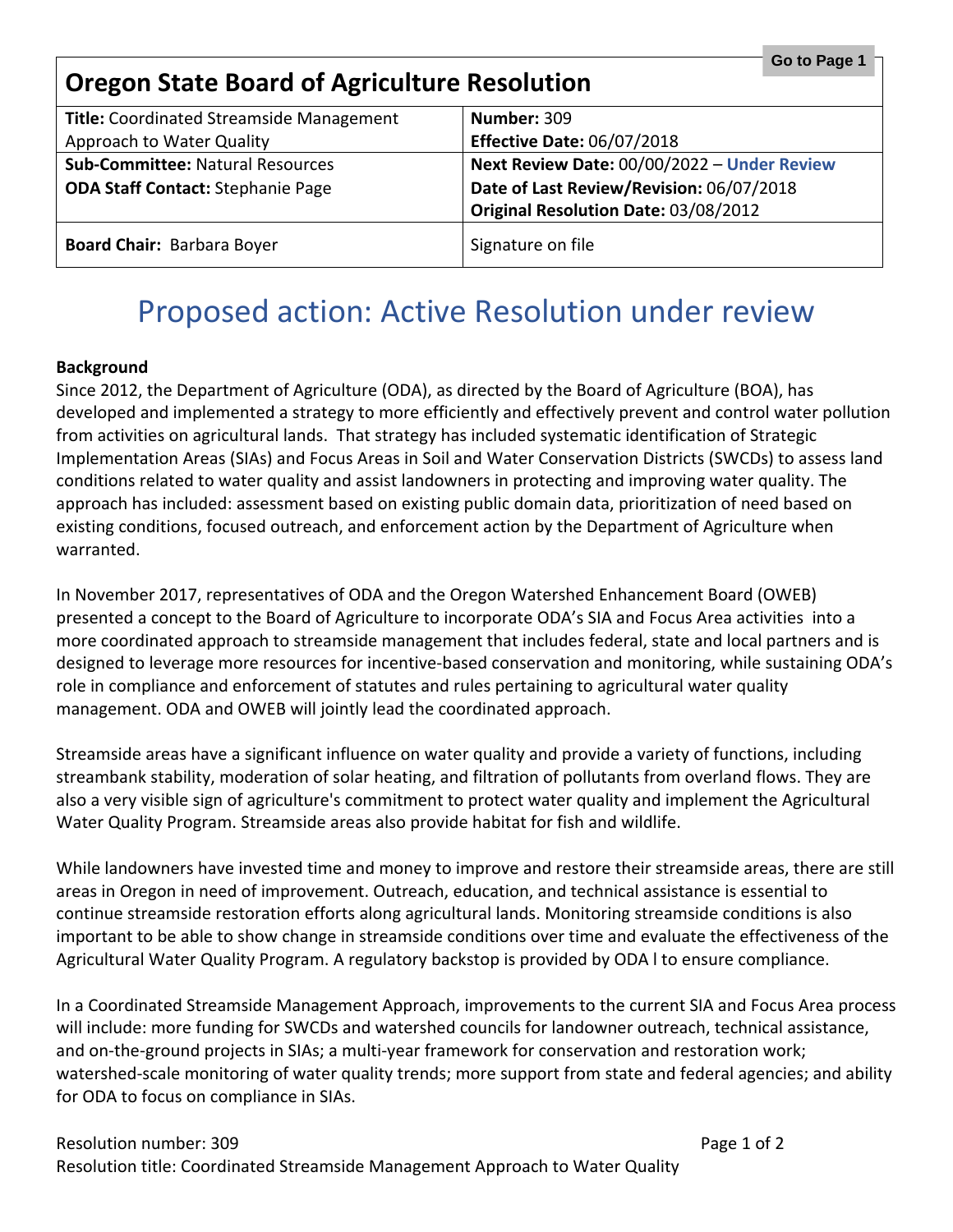#### **Resolution**

Be it resolved that the Oregon Board of Agriculture supports integration of ODA's SIA and Focus Area activities into a Coordinated Streamside Management approach that expands multi-agency efforts focused on improvement of streamside areas through outreach and education, technical assistance and monitoring, and compliance enforcement to encourage streamside restoration and improve water quality in the agricultural community.

#### **Summary**

Recognizes the importance of streamside areas to water quality. Adopts a multi-agency coordinated approach to improving water quality and habitat for fish and streamside-dependent plants and animals in agriculturallyinfluenced areas. Directs resources towards outreach, education, technical assistance, monitoring, on-theground projects, and compliance enforcement to encourage streamside restoration in the agricultural community.

The Board of Agriculture supports ODA and OWEB jointly leading the coordinated approach, provided that ODA remain responsible for implementing the Agricultural Water Quality Management Program.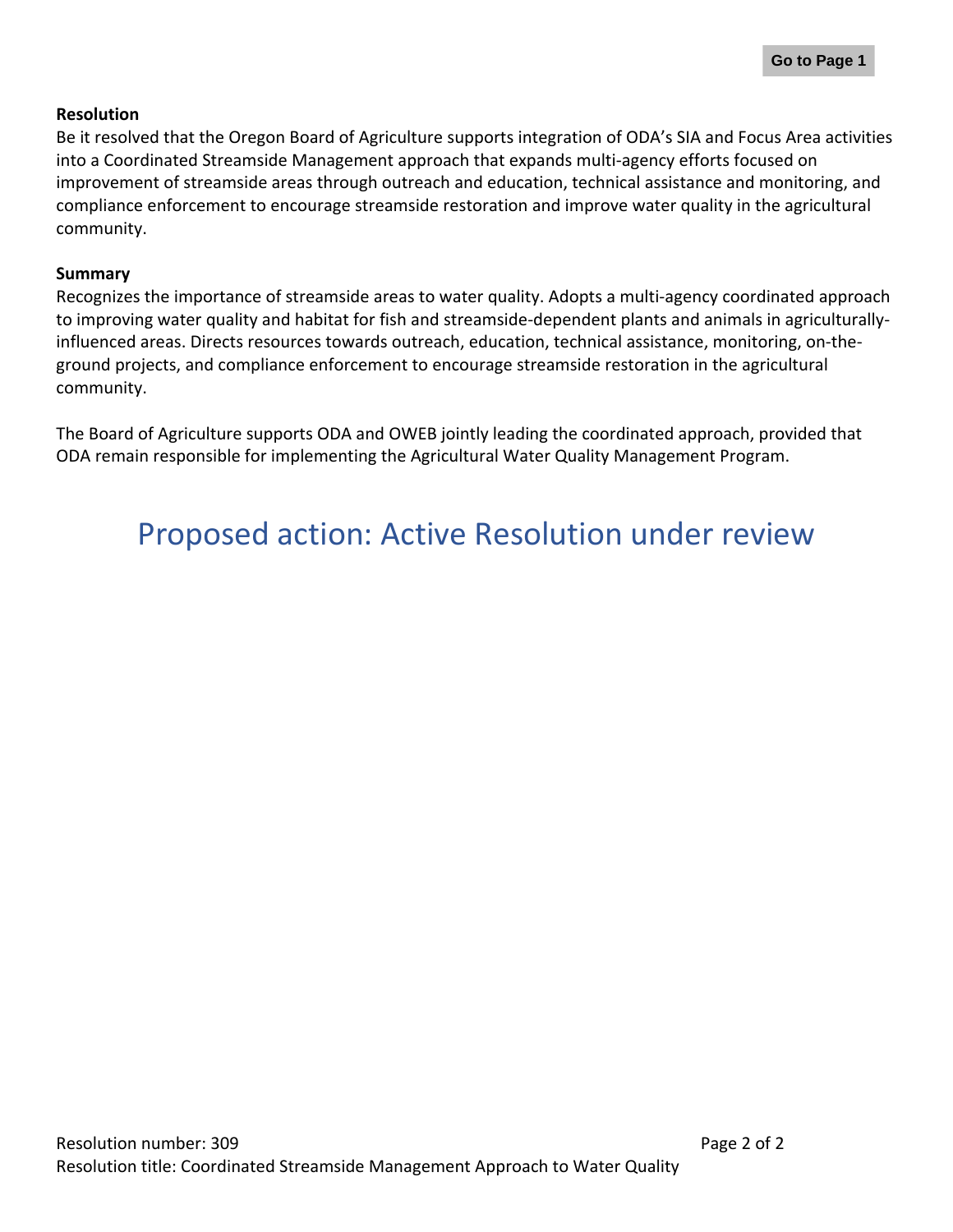<span id="page-6-0"></span>

| Go to Page 1<br><b>Oregon State Board of Agriculture Resolution</b> |                                             |  |
|---------------------------------------------------------------------|---------------------------------------------|--|
| Title: Water quality Strategic Implementation                       | Number: 313                                 |  |
| Areas (SIAs) and SWCD Focus Areas                                   | <b>Effective Date: 06/07/2018</b>           |  |
| <b>Sub-Committee: Natural Resources</b>                             | Next Review Date: 00/00/2022 - Under Review |  |
| <b>ODA Staff Contact: Stephanie Page</b>                            | Date of Last Review/Revision: 06/07/2018    |  |
|                                                                     | Original Resolution Date: 12/03/2014        |  |
| <b>Board Chair: Barbara Boyer</b>                                   | Signature on file                           |  |

#### **Background**

Since 1993, the Board of Agriculture has been actively involved with guiding the department's efforts to establish and implement Oregon's Agricultural Water Quality Program. Recognizing the need to provide quantitative measures of agricultural efforts to improve land condition, the Board passed a resolution in March of 2013 supporting development of a systematic approach to assess conditions on agricultural lands that may impact water quality. The Board also supported development of a mechanism for the program to strategically focus and prioritize resources to improve water quality associated with agricultural lands and activities. With the help of Soil and Water Conservation Districts (SWCD), the department has successfully developed a systematic approach using ODA Strategic Implementation Areas and SWCD focus areas to assess land conditions that are related to water quality and assist landowners in protecting and improving water quality.

#### **Resolution**

- 1) The Board of Agriculture supports the department's systematic approach to assess critical conditions on agricultural lands that may impact water quality. This includes both the assessments of focus areas by SWCDs and the department's use of Strategic Implementation Areas to focus compliance efforts.
- 2) The Board of Agriculture recommends that ODA in concert with other Natural Resource Agencies through the Coordinated Streamside Management Approach prioritize watersheds and develop an accelerated schedule for full-scale statewide implementation of the department's SIA and SWCD Focus Area approach. The schedule should describe what resources are needed to achieve that schedule, what actions are needed to acquire those resources, and how the Board can be of assistance.
- 3) The Board of Agriculture recommends that ODA remain the lead agency responsible for ensuring that both incentive-based and regulatory actions are taken in accordance with Oregon's Agricultural Water Quality Management Act (ORS 568.900 to 568.933) to address landscape conditions that could affect water quality and that could cause water pollution. ODA may utilize data and information from other natural resource agencies as part of the Coordinated Streamside Management Approach.
- 4) The Board of Agriculture recommends ongoing investment of resources by the department in widespread outreach efforts to inform farmers and ranchers of SIA and focus areas assessment results and what actions they can take to protect and enhance water quality on their land.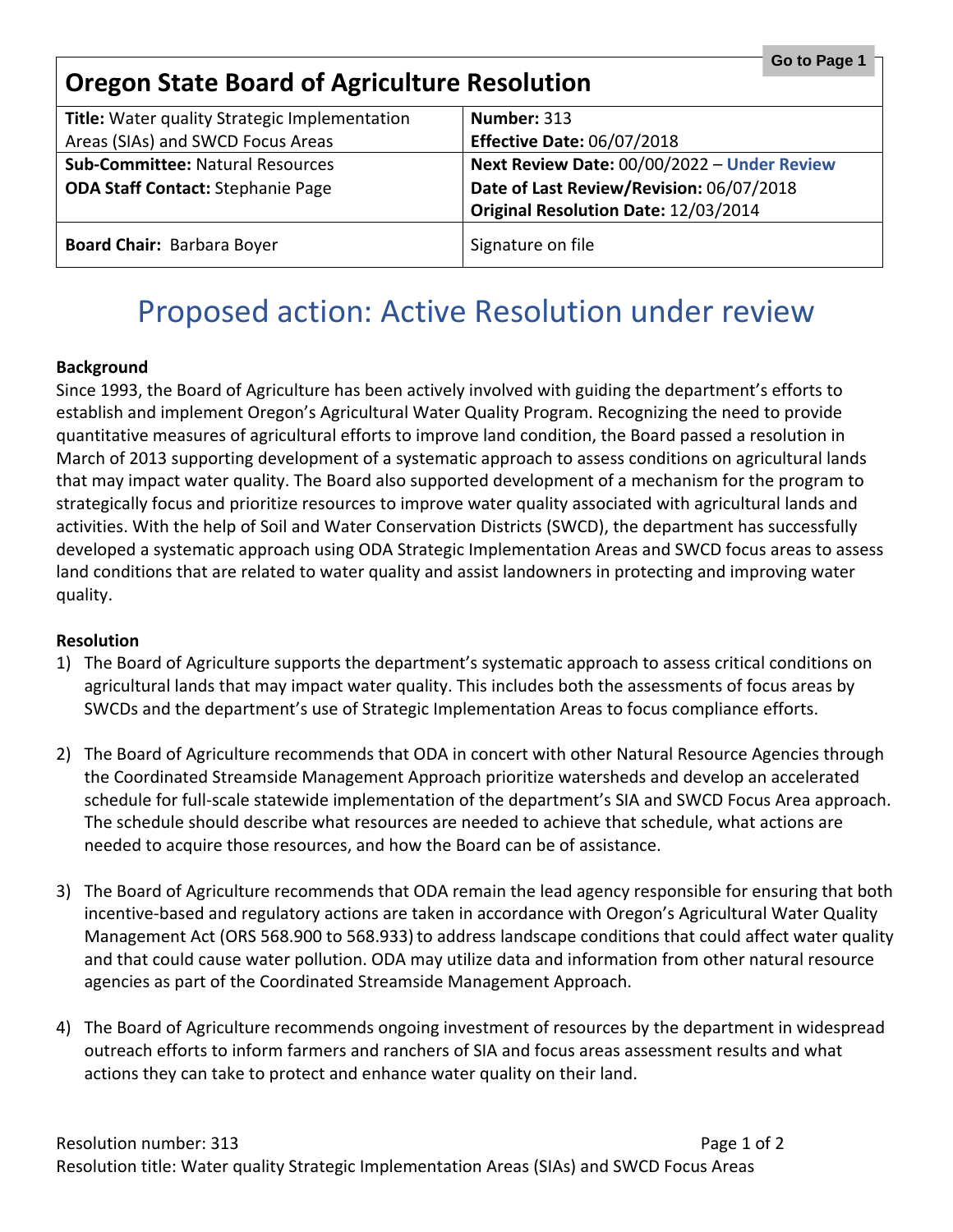5) The Board of Agriculture recommends that the Memorandum of Agreement (MOA) betwe Go to Page 1 <sub>he</sub> Department of Environmental Quality (DEQ) be reviewed every biennium and updated as needed, and that the Board be briefed on changes to the MOA when they occur.

#### **Summary**

The Board supports accelerated implementation of ODA's systematic approach to identify and document existing conditions and changes on agricultural lands that could impact water quality over time using outreach, assessment and prioritization of geographic areas to address the most serious water quality problems and achieve agricultural TMDL load allocations.

The Board also supports ODA remaining responsible for documenting and controlling pollution on agricultural lands and using data and information from other natural resource agencies as part of the Coordinated Streamside Management Approach to document conditions on the landscape, including water quality impacts, and using this information to prioritize program activities. The Board recommends that the MOA between ODA and DEQ be reviewed every biennium and updated as needed.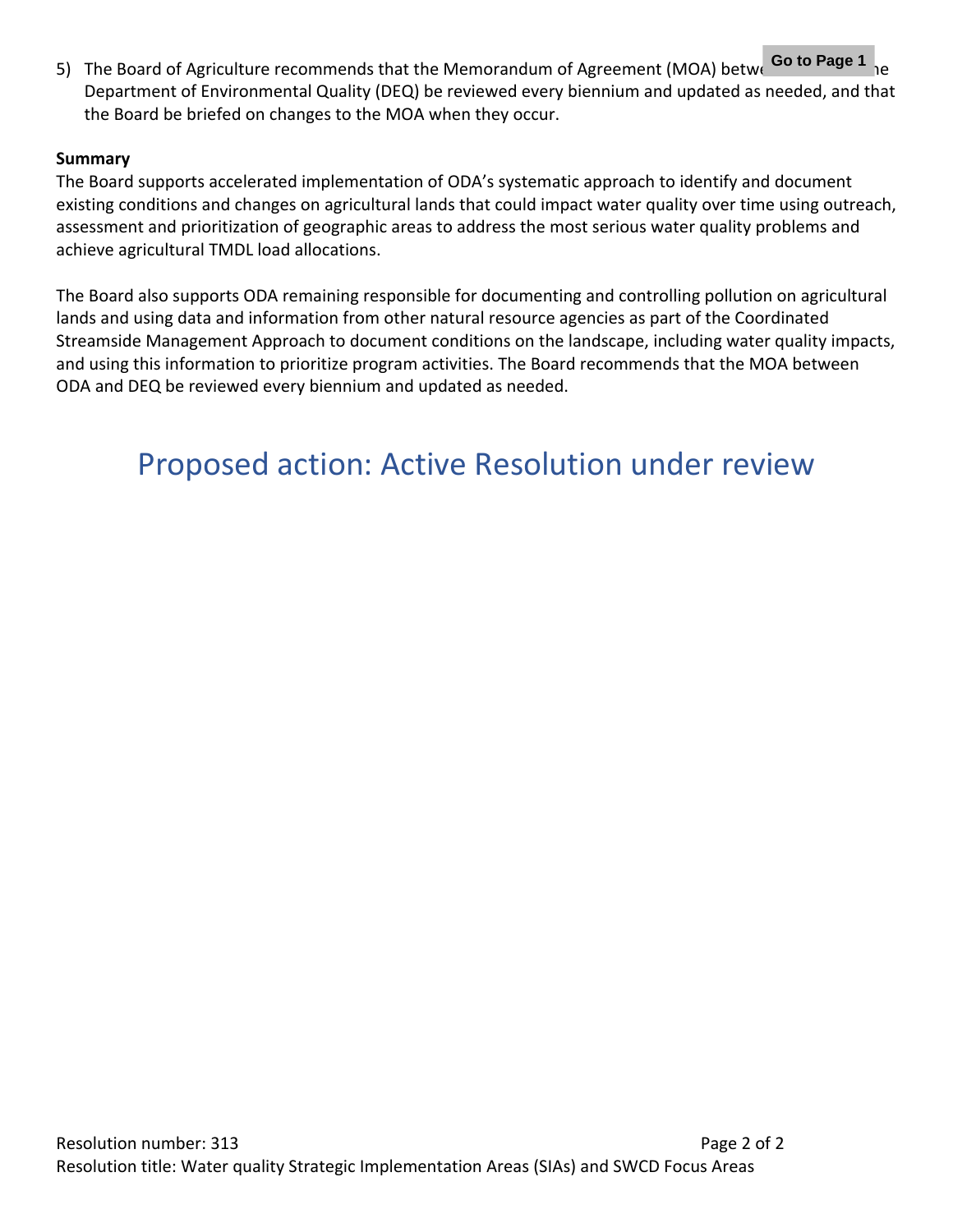### <span id="page-8-0"></span>**Oregon State Board of Agriculture Resolution**

| <b>Title:</b> Climate Change Policy Considerations | Number: 319                                 |
|----------------------------------------------------|---------------------------------------------|
|                                                    | <b>Effective Date: 12/05/2019</b>           |
| <b>Sub-Committee:</b>                              | Next Review Date: 00/00/2022 - Under Review |
| Brentano, Harper, Kitamura, Myers                  | <b>Date of Last Review/Revision:</b>        |
| <b>ODA Staff Contact: Stephanie Page</b>           | Original Resolution Date: 12/05/2019        |
| <b>Board Chair: Marty Myers</b>                    | Signature on file                           |

### Proposed action: Active Resolution under review

#### **Background**

WHEREAS, climate change is projected to impact Oregon agriculture in many ways, including but not limited to changing precipitation patterns, summer water shortages, increased average and extreme temperatures, and increased drought and fire.

WHEREAS, clean and abundant ground and surface water is critical for agriculture, and climate change is affecting annual rainfall and snowpack that provides water for agriculture.

WHEREAS, Oregon's agriculture industry is diverse in numerous ways, producing over 250 different commodities in various landscapes and climatic conditions, operating diverse production systems using a variety of inputs, depending on diverse markets both domestically and internationally, and partnering with numerous agriculture and food businesses to produce and process products.

WHEREAS, policies intended to help the state in adapting to changing climate conditions, such as policies to address water shortages and water quality issues, will affect agriculture.

WHEREAS, policies to address greenhouse gas emissions will also affect agricultural production, even if agriculture is exempted from these policies.

WHEREAS, policies that regulate greenhouse gas emissions will affect the costs of agricultural inputs including fuels, electricity, and fertilizer, impacting the cost of production as well as the cost of moving agriculture and food products to market.

WHEREAS, competition and regulatory issues can cause emissions intensive trade exposed industries to explore out of state or overseas opportunities, potentially affecting industries that add value to Oregon agricultural products and contribute to Oregon's agricultural and food economies.

WHEREAS, climate change policy may also benefit agriculture by mitigating some of the most serious impacts of climate change, and by providing incentives and tools to help agriculture reduce its emissions and adapt to climate change.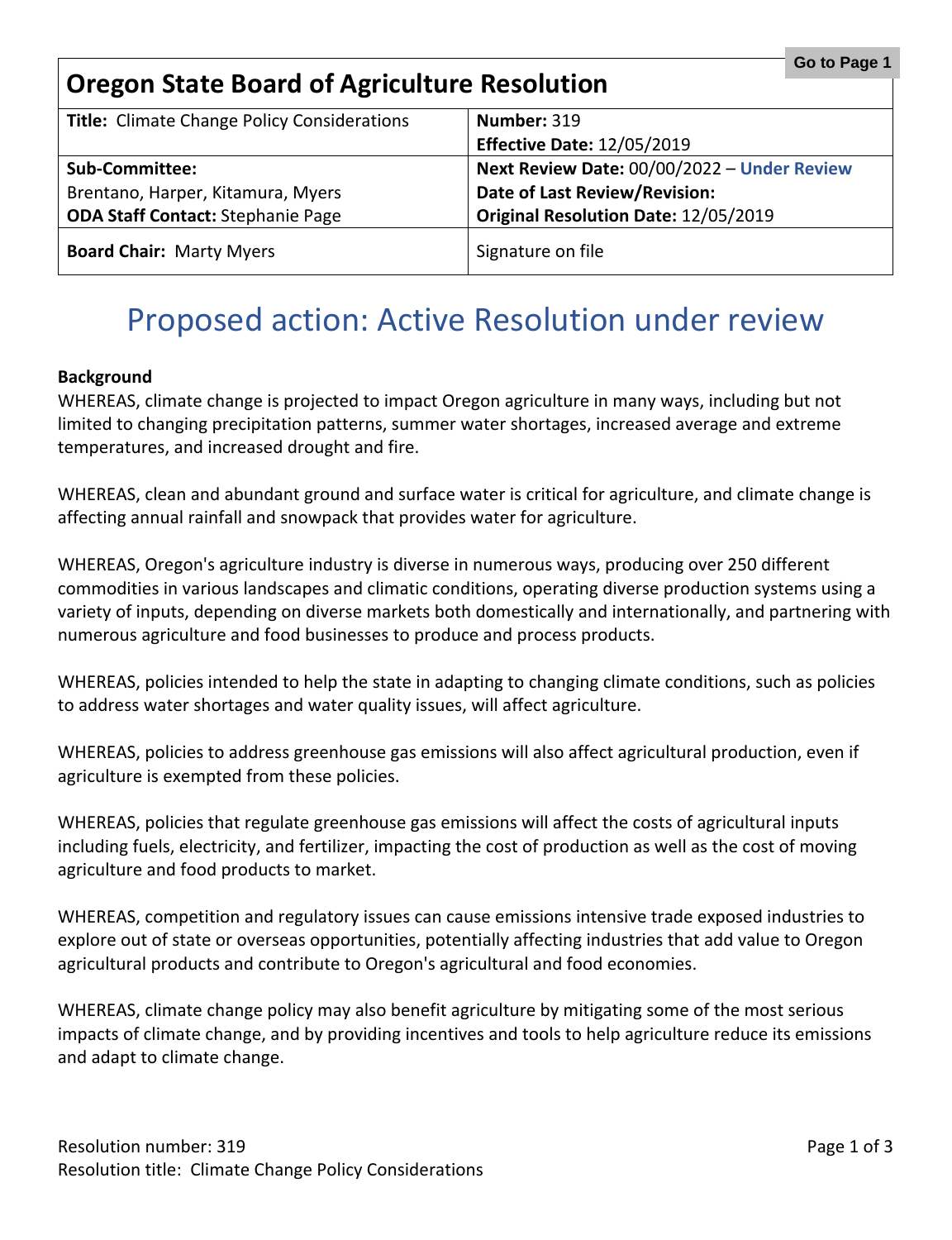WHEREAS, offsets are one type of incentive, but the costs to measure and verify the mitigatio **Go to Page 1** offset projects can be prohibitive for certain project types.

WHEREAS, other jurisdictions have experienced good participation from the agricultural sector in flexible, accessible, voluntary programs that invest allowance revenue into activities that help agriculture reduce its carbon footprint and adapt to climate change.

#### **Resolution**

Be it resolved that the Oregon Board of Agriculture recommends any climate change related policies should:

- Maintain a healthy agricultural economy, including processing and infrastructure that adds value to Oregon agricultural production, and retain agriculture's ability to grow crops and livestock, harvest seafood, pack and process agricultural products economically in Oregon.
- Balance the need to reduce emissions from intensive and trade exposed industries with the goal of retaining these industries in the state.
- Recognize that if processing or other facilities leave the state because of higher costs due to carbon policy, we have not achieved the goal of reducing carbon and have simply moved emissions to another location while harming our economy and industry.
- Provide compliance assistance, including longer compliance time frames, technical assistance, and low-cost compliance instruments, for energy intensive trade exposed industries that are at risk of loss to overseas or out of state competitors.
- Support exemptions or rebates for fuel used in on-farm activities.
- Consider the costs of transportation to move agricultural and food products to market, both within the state, domestically, and internationally, and maintain affordable transportation methods to move agricultural products to market both within and beyond the state.
- Structure offset programs so they are as workable and accessible as possible for farmers and ranchers with diverse farm sizes, crop types, and production systems. An aggregation or cooperative effort of small and mid-size operations should be allowed under any offset program.
- Allocate funding for voluntary incentive programs to assist Oregon agriculture in adapting to the impacts of climate change.
- Provide incentives to address the potential impacts of climate change to water supplies and water quality, and support agricultural practices that conserve water, modernize irrigation techniques, and develop water storage capacity.
- Consider adapting the state's water management policies to recognize the changes in climate conditions and water availability.
- Create flexible funding programs, recognizing the diversity in Oregon's commodities, production methods, farm size, and changing and evolving technologies and strategies used.
- Design incentive programs to be as accessible as possible, including a straightforward and simple application process, delivery systems that use local partners such as Soil and Water Conservation Districts, and simple reporting requirements.
- Support research into strategies that help agriculture adapt to some of the projected impacts from climate change.
- Recognize the sequestration opportunities in agriculture and the benefits that longstanding stewardship activities such as protecting the soil, set aside lands with trees, shrubs and plants.

### Resolution number: 319

Resolution title: Climate Change Policy Considerations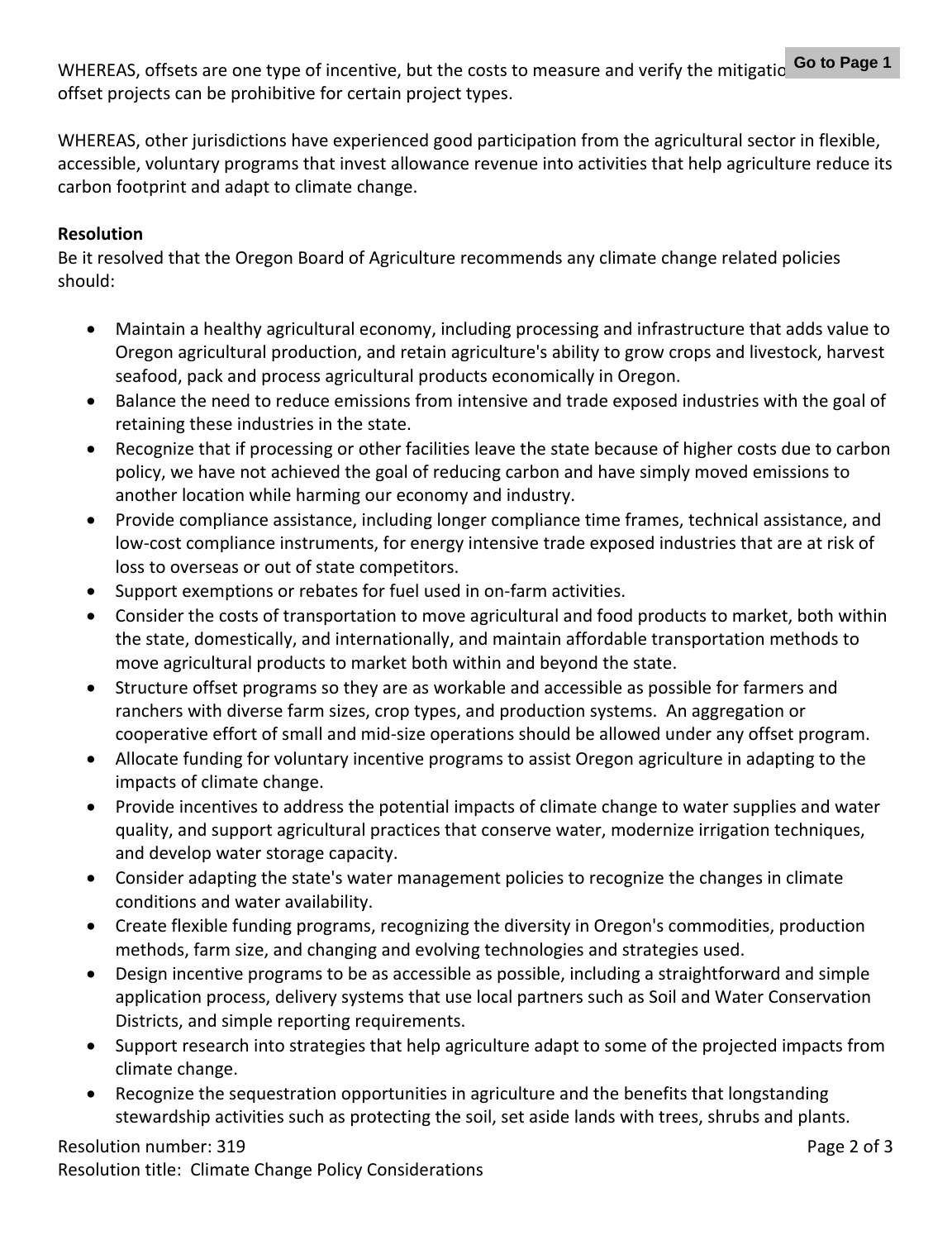#### **Summary**

Recommends that any climate change policies provide voluntary incentives for agriculture to mitigate and adapt to climate change; recognize agriculture's positive environmental and economic impacts; provide exemptions and compliance time frames to minimize adverse impacts to input costs and companion industries; support research into additional strategies; and support long-term planning, resource allocation and policy changes to help the state adapt to climate change.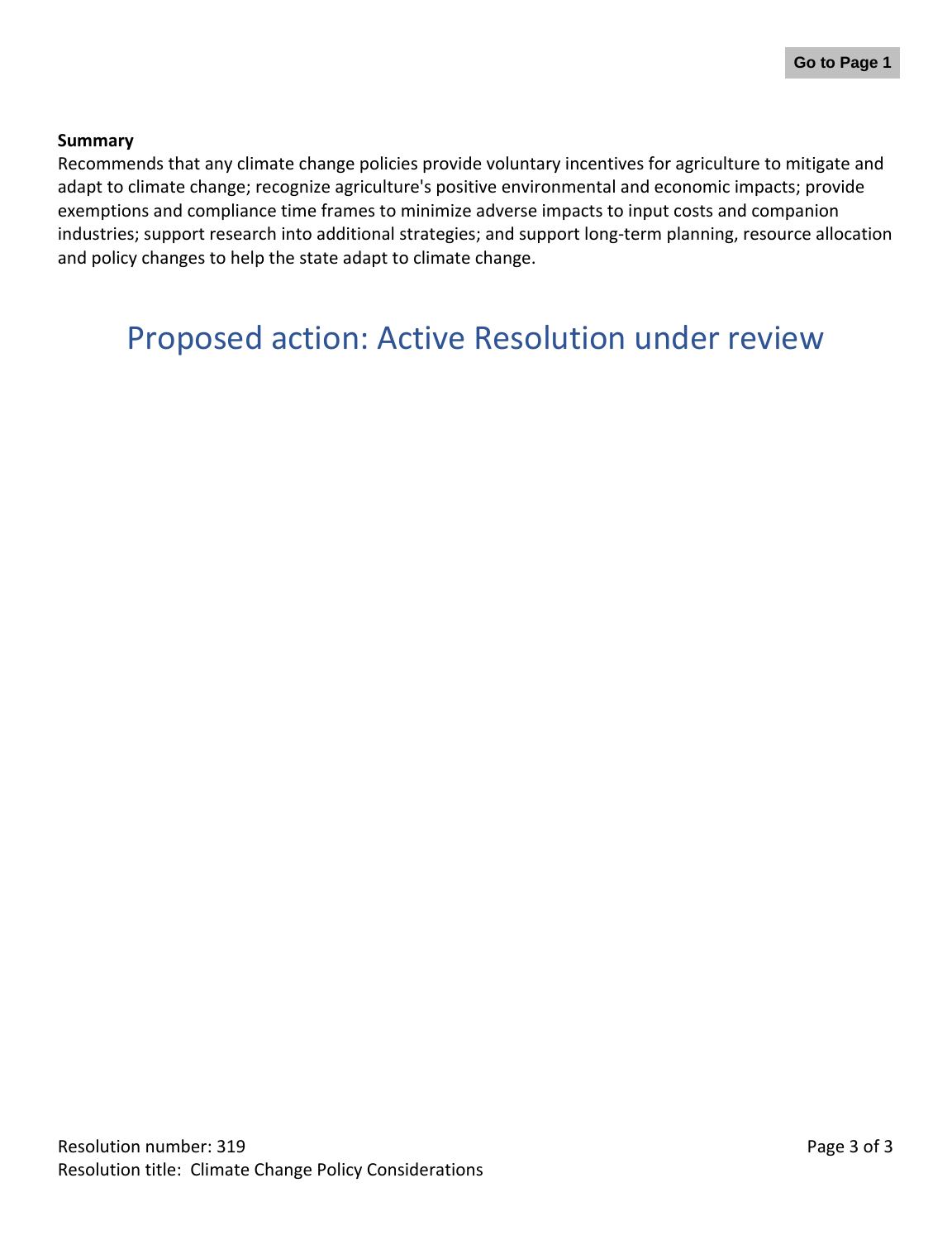State Board of Agriculture Resolutions under review 2022 Workgroup B

#### **Proposed action: ACTIVE Resolutions - For review and discussion**

|            |                                                            | Workgroup B--ODA Lead: Jim Johnson, Rusty Rock, Jess Paulson |
|------------|------------------------------------------------------------|--------------------------------------------------------------|
| Resolution | Title                                                      | Board members: Boyer, Johnson, Lopez, Svaty, Zielinski       |
| 301        | Minimizing conflicts of coexistence in agriculture         |                                                              |
| 307        | <b>Farmworker Housing</b>                                  |                                                              |
| 317        | Oregon Department of Agriculture's role in the Food Safety |                                                              |
|            | Modernization Act Produce Rule Implementations             |                                                              |
| 318        | Siting of energy transmission and generation facilities on |                                                              |
|            | agriculture land                                           |                                                              |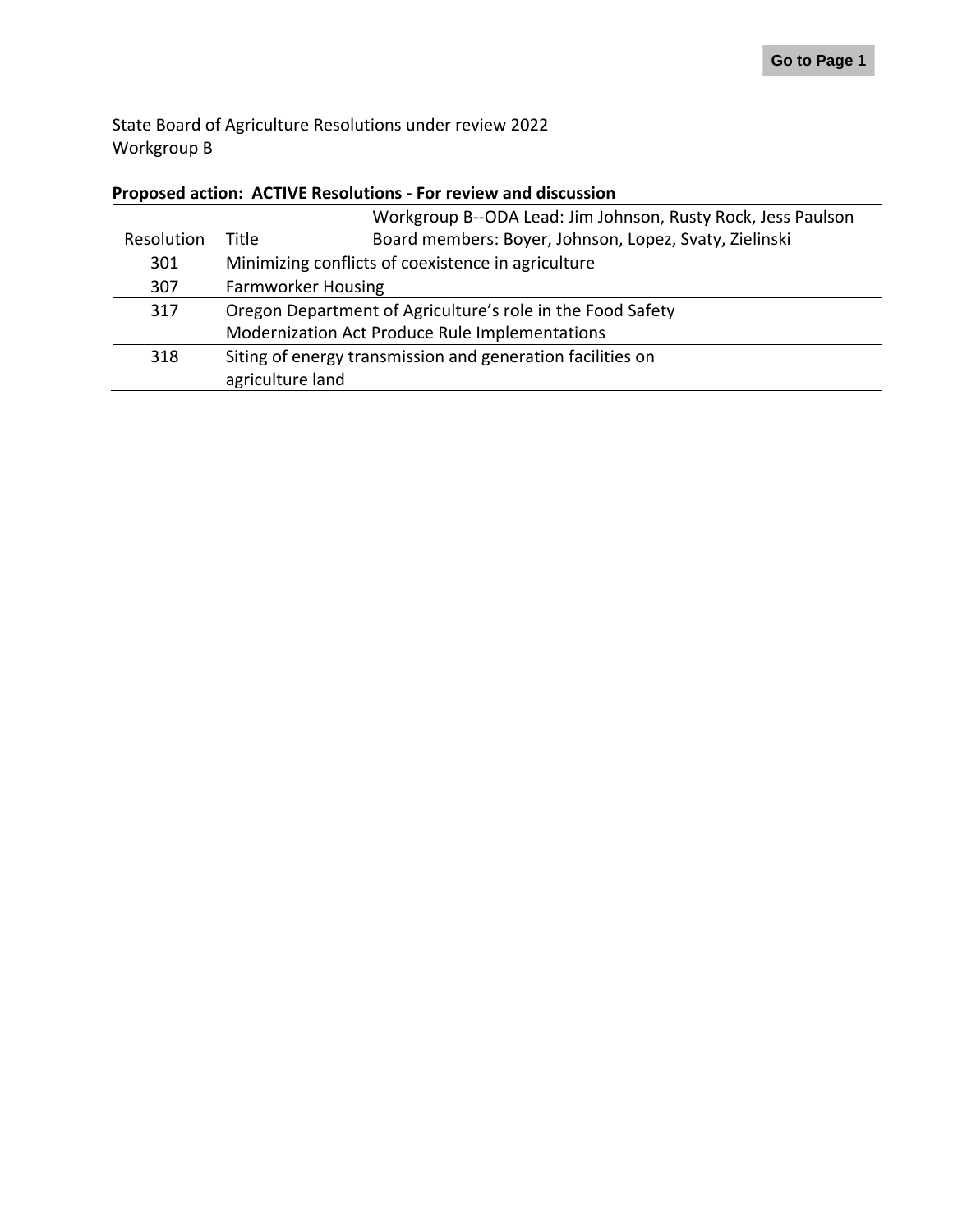<span id="page-12-0"></span>

| Go to Page 1<br><b>Oregon State Board of Agriculture Resolution</b> |                                             |  |
|---------------------------------------------------------------------|---------------------------------------------|--|
| Title: Minimizing conflicts of coexistence in                       | Number: 301                                 |  |
| agriculture                                                         | <b>Effective Date: 06/07/2018</b>           |  |
| Sub-Committee: Food Safety/Market Access                            | Next Review Date: 00/00/2022 - Under Review |  |
| <b>ODA Staff Contact: Isaak Stapleton/Casey Prentis</b>             | Date of Last Review/Revision: 06/07/2018    |  |
|                                                                     | Original Resolution Date: 06/07/2011        |  |
| <b>Board Chair: Barbara Boyer</b>                                   | Signature on file                           |  |

#### **Background**

Whereas a broad spectrum of production systems and technologies exist in agriculture;

Whereas farmers should, of their choosing, be able to pursue and utilize all available legal technologies and agriculture production systems to grow crops and raise livestock;

Whereas those engaged in production of agricultural crops or livestock are entrepreneurs, venturing their own knowledge, capital, resources, and ideals to bring products to market with the intent to make a profit;

Whereas all growers have the responsibility for good stewardship of natural resources, and farmers and ranchers must make management decisions that support such stewardship regardless of production system;

Whereas deliberate communication between neighboring producers about practices and cropping choices is essential to maintain crop integrity, resolve potential conflicts between neighboring operations, and help maintain successful farm operations;

Whereas Oregon farms vary in scale, organizational structure, and length of time in operation – some new, some over a century in the same family farm business – all contributing to the mosaic of agriculture in our state;

Whereas farmers have opportunities and responsibilities to many markets, including those nearby (local), regionally, and internationally, any of which may involve selling direct to consumers or wholesale, via contract or open market pricing;

Whereas those engaged in agricultural pursuits recognize that improvements in production processes require research, technological advances, and infrastructure to support adoption of new methods;

Whereas providing a sustained global food supply will require every available production methodology and technology, adapted to local conditions, that improves output while enhancing natural resources;

#### **Resolution**

Therefore, the State Board of Agriculture supports: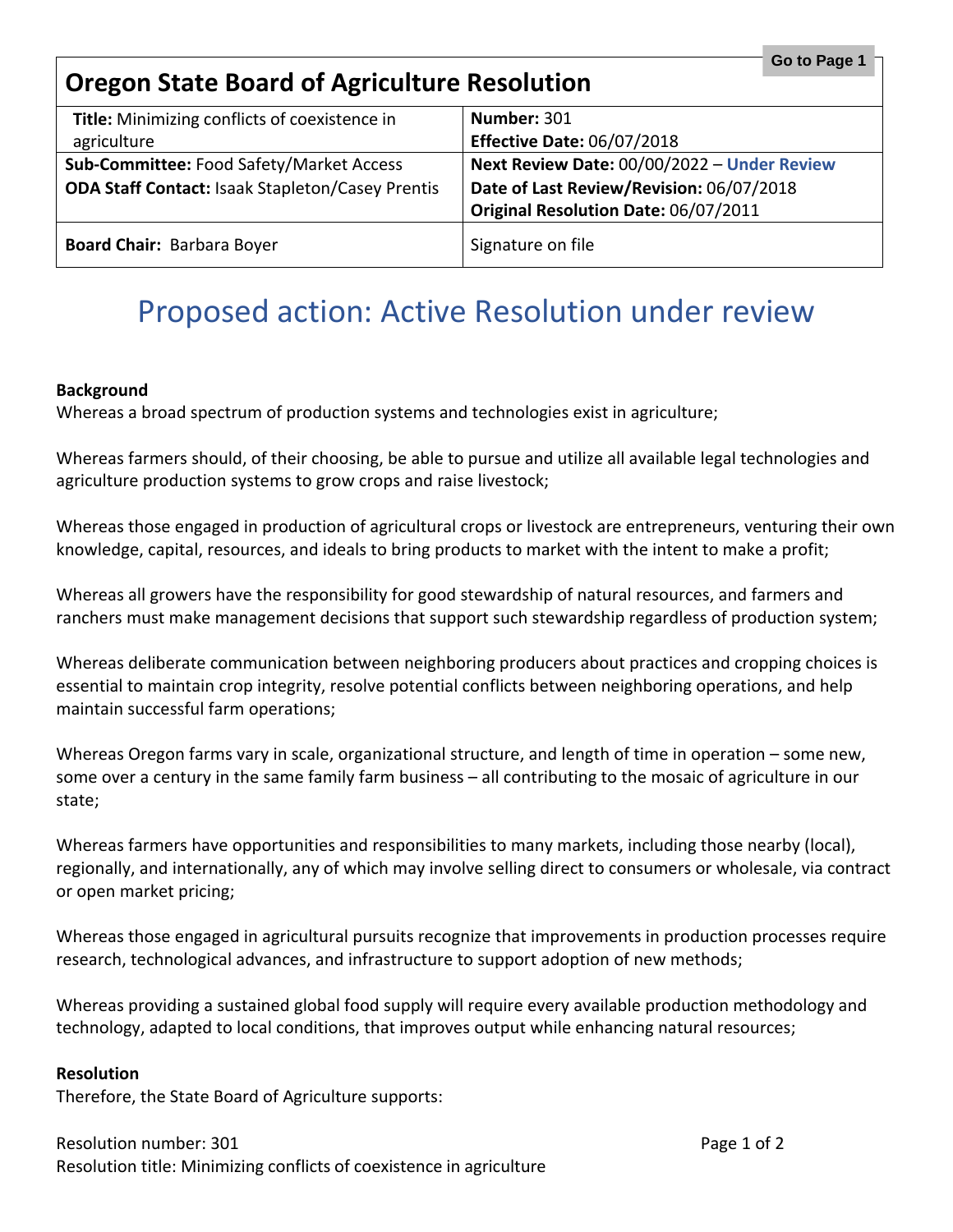- a) Stewardship of all production systems on farmlands and agriculture applications, striving of to Page 1 ic viability, sound natural resource management, good neighbor and employee relations, and community connections;
- b) Ongoing, constructive communication between growers about farm management plans and practices to minimize coexistence conflicts;
- c) Growers retaining the legal and economic opportunity to choose production technologies and resources, size of operation, and business structures necessary to produce products that meet the markets they choose to serve.
- d) Growers using Best Management Practices (BMPs) to minimize conflict between production systems as necessary, such as communication and coordination, use of conflict resolution tools including the Farm Mediation Program; agronomic practices, and buffers and isolation in space/time;
- e) State and Federal programs that encourage a variety of agriculture production systems with appropriate research, data gathering, infrastructure, tax policies and marketing support; facilitate commerce; support efficiencies in inputs, production and yields; sustain natural resources; conduct regulatory work; and provide financial and technical assistance when available and appropriate.
- f) Participation by ODA in efforts to proactively prevent and resolve coexistence conflicts, including participation in broad and inclusive efforts to discuss and identify solutions, and promotion of the Farm Mediation Program as a tool to resolve conflict.

#### **Summary**

Supports stewardship of natural resources; ongoing communication; choice of production technologies, practices and business structures; BMPs to minimize conflict, and state and federal programs that support a variety of production systems.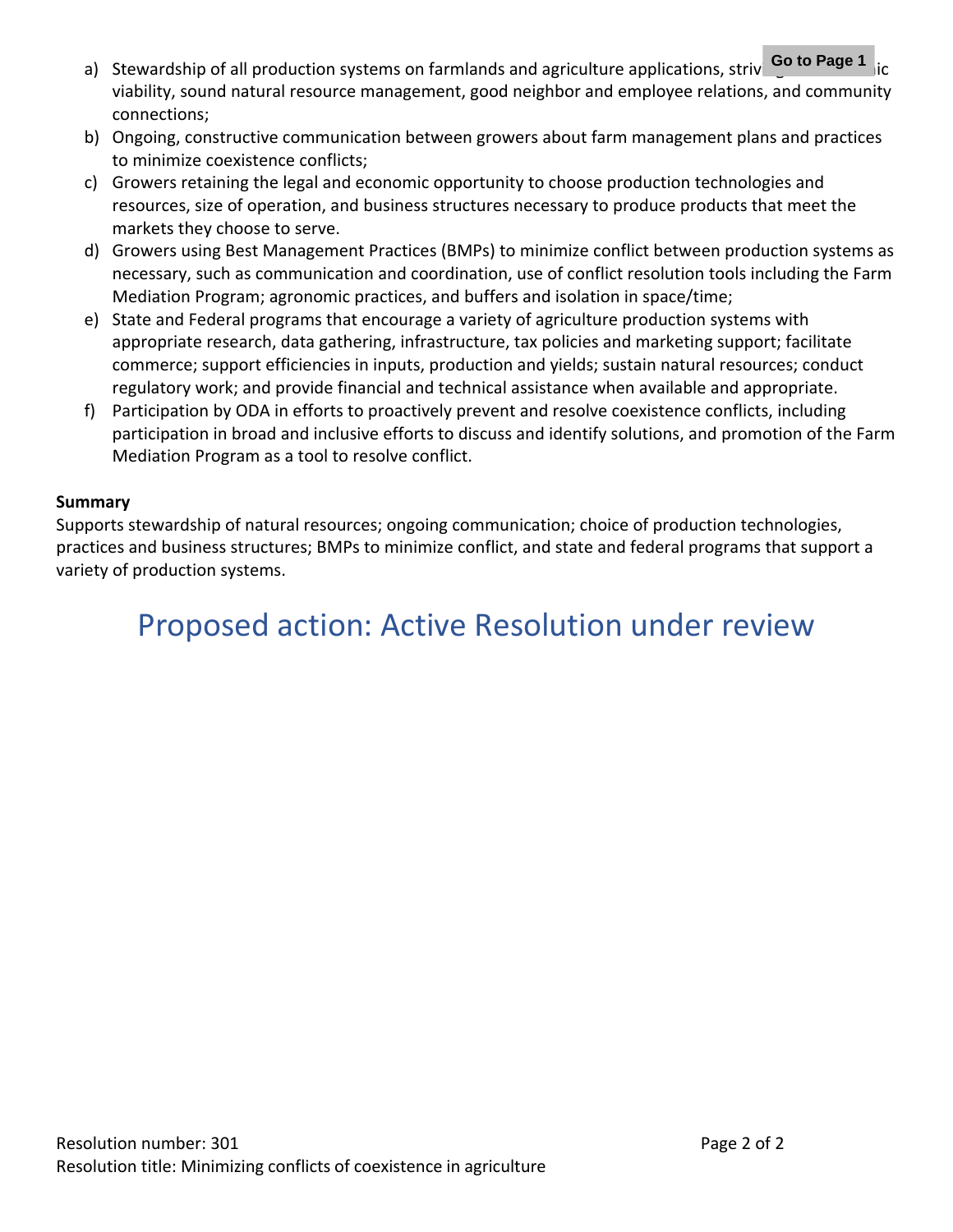<span id="page-14-0"></span>

| Go to Page 1<br><b>Oregon State Board of Agriculture Resolution</b>                    |                                                                                                                                 |
|----------------------------------------------------------------------------------------|---------------------------------------------------------------------------------------------------------------------------------|
| <b>Title: Farmworker Housing</b>                                                       | Number: 307<br><b>Effective Date: 06/07/2018</b>                                                                                |
| <b>Sub-Committee: Government Relations</b><br><b>ODA Staff Contact: Kathryn Walker</b> | Next Review Date: 00/00/2022 - Under Review<br>Date of Last Review/Revision: 06/07/2018<br>Original Resolution Date: 09/07/2011 |
| <b>Board Chair: Barbara Boyer</b>                                                      | Signature on file                                                                                                               |

#### **Background**

Whereas Oregon's agriculture, food and fiber industry is economically linked at 13.8 percent, or 326,617, of full and part-time jobs in Oregon;

Whereas a portion of the agricultural workforce related to production agriculture is seasonal and the housing needs for this population of workers are unique with seasonal employment estimated to be over 100,000 during peak harvest;

Whereas the number of on-farm housing and community-based housing opportunities do not meet the demand of the seasonal agricultural workforce;

Whereas farmers are concerned about the growing number of houses traditionally used for farmworker housing being converted to short-term rentals;

Whereas the Farmworker Housing Tax Credit Program is an important tool to help address the availability and livability of housing for seasonal and year-round farm workers in Oregon.

#### **Resolution**

Be it therefore resolved that the State Board of Agriculture supports the Farmworker Tax Credit Program and continues to encourage farmers to help address the need for farmworker housing. Also, be it resolved that the State Board of Agriculture encourages the Oregon legislature to consider additional strategies that would provide further opportunities to address the need for farmworker housing.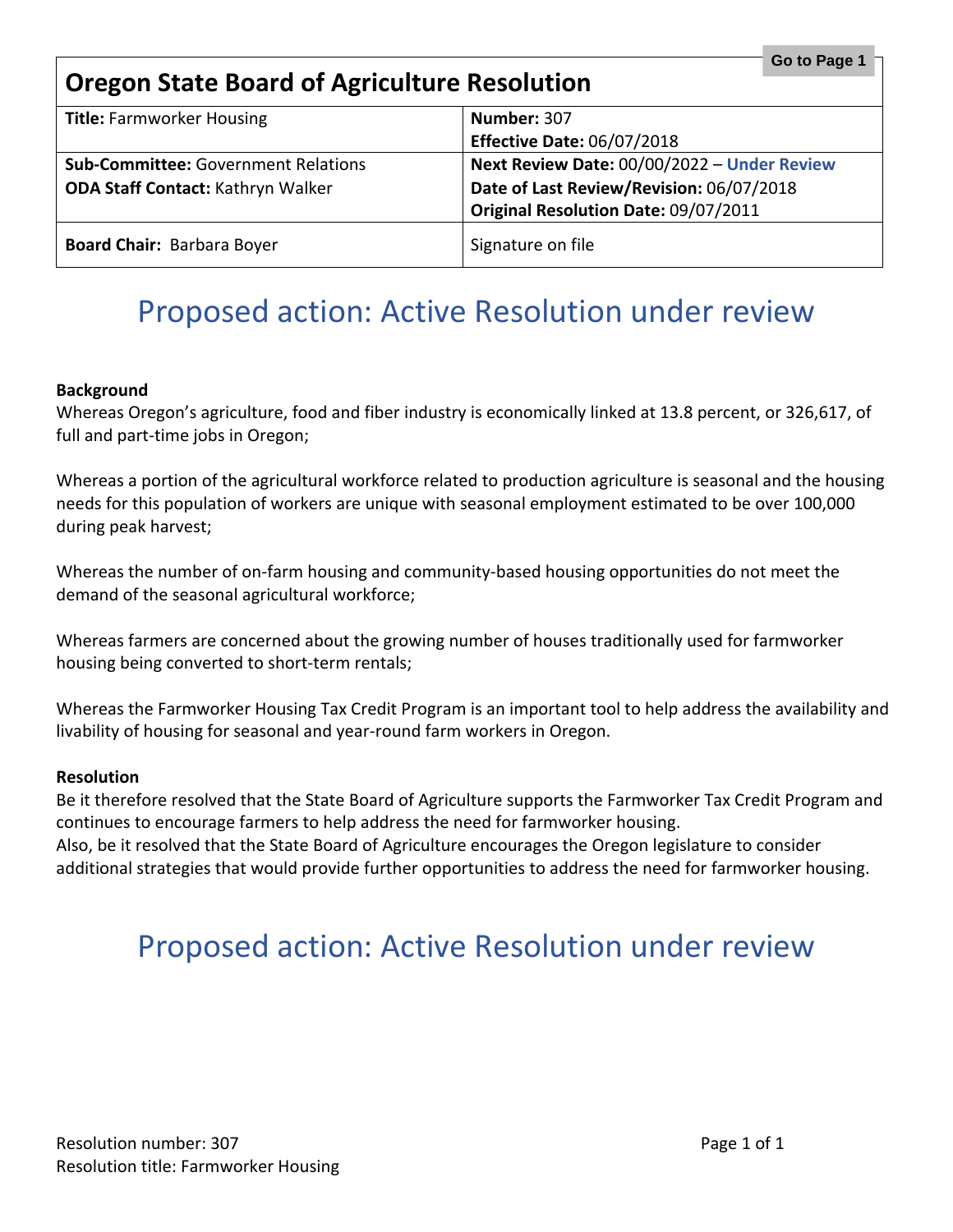<span id="page-15-0"></span>

| Go to Page 1<br><b>Oregon State Board of Agriculture Resolution</b> |                                             |
|---------------------------------------------------------------------|---------------------------------------------|
| Title: Oregon Department of Agriculture's role in                   | Number: 317                                 |
| the Food Safety Modernization Act produce rule                      | <b>Effective Date: 01/20/2021</b>           |
| implementation                                                      |                                             |
| Workgroup B: Boyer, Hallock, Johnson, Zielinski                     | Next Review Date: 00/00/2022 - Under Review |
| <b>ODA Staff Contact: Jess Paulson/Isaak</b>                        | Date of Last Review/Revision: 01/20/2021    |
| <b>Stapleton/Casey Prentiss</b>                                     | Original Resolution Date: 06/08/2016        |
| <b>Board Chair: Stephanie Hallock</b>                               | Signature on file                           |

#### **Background**

Whereas, the new Food and Drug Administration (FDA) Food Safety Modernization Act (FSMA) produce safety rule will have tremendous impacts to Oregon agriculture.

Whereas, Oregon's produce industry has not been previously regulated with respect to food safety.

Whereas, these new rules will require, produce farms to have produce safety measures in place and may be inspected for compliance with the rule.

Whereas, ODA has the opportunity to participate in implementation of the FSMA produce safety rule in several ways.

Whereas, ODA has applied for cooperative agreement funding to support the following implementation activities:

- Capacity building
- Outreach
- Education
- Technical assistance
- Developing an inventory of covered farms (this is a required part of the cooperative agreement)

Whereas, if ODA chooses to participate in on-farm produce safety inspections and develop a produce safety regulatory program in future years, ODA would need either (1) statutory authority to conduct the inspections; or (2) to conduct inspections under FDA authority as commissioned officials.

Whereas, ODA has received a variety of feedback from stakeholders about the department's role in inspections. Many stakeholders prefer for ODA to gain the authority to do produce safety inspections in Oregon, while others prefer to leave this responsibility to the FDA. Those in support of ODA-led inspections have indicated they believe ODA understands agriculture and has a good track record of successfully regulating Oregon farms in other areas.

Resolution number: 317 Page 1 of 2 Resolution title: Oregon Department of Agriculture's role in the Food Safety Modernization Act produce rule implementation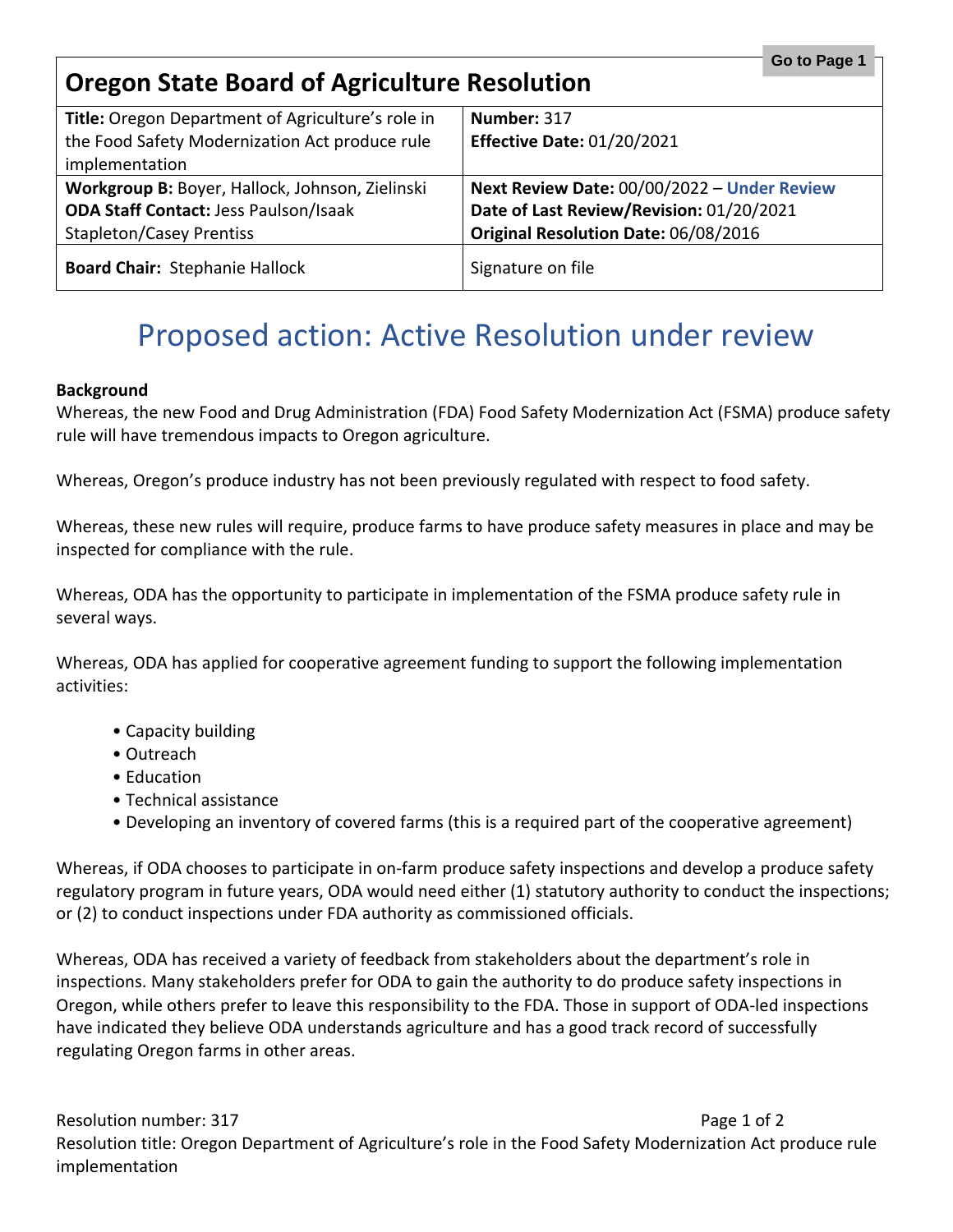#### **Resolution**

Be it resolved that the Oregon State Board of Agriculture:

- 1. Supports ODA's participation in produce safety rule implementation only if federal resources are available to support this work.
- 2. Recommends that ODA focus on capacity building, outreach, education, and technical assistance to help prepare Oregon's produce industry for FSMA.
- 3. Recommends that ODA develop the farm inventory required as part of the cooperative agreement using voluntary approaches.
- 4. Recommends that ODA consider applying for inspection funds if and when more information is available.

#### **Summary**

Supports ODA's involvement in FSMA produce safety rule implementation as long as federal resources are available to fully cover the cost of the department's work. Recommends initial focus on outreach and education and recommends that ODA wait until more information is available. Recommends a voluntary approach to developing an inventory of covered farms.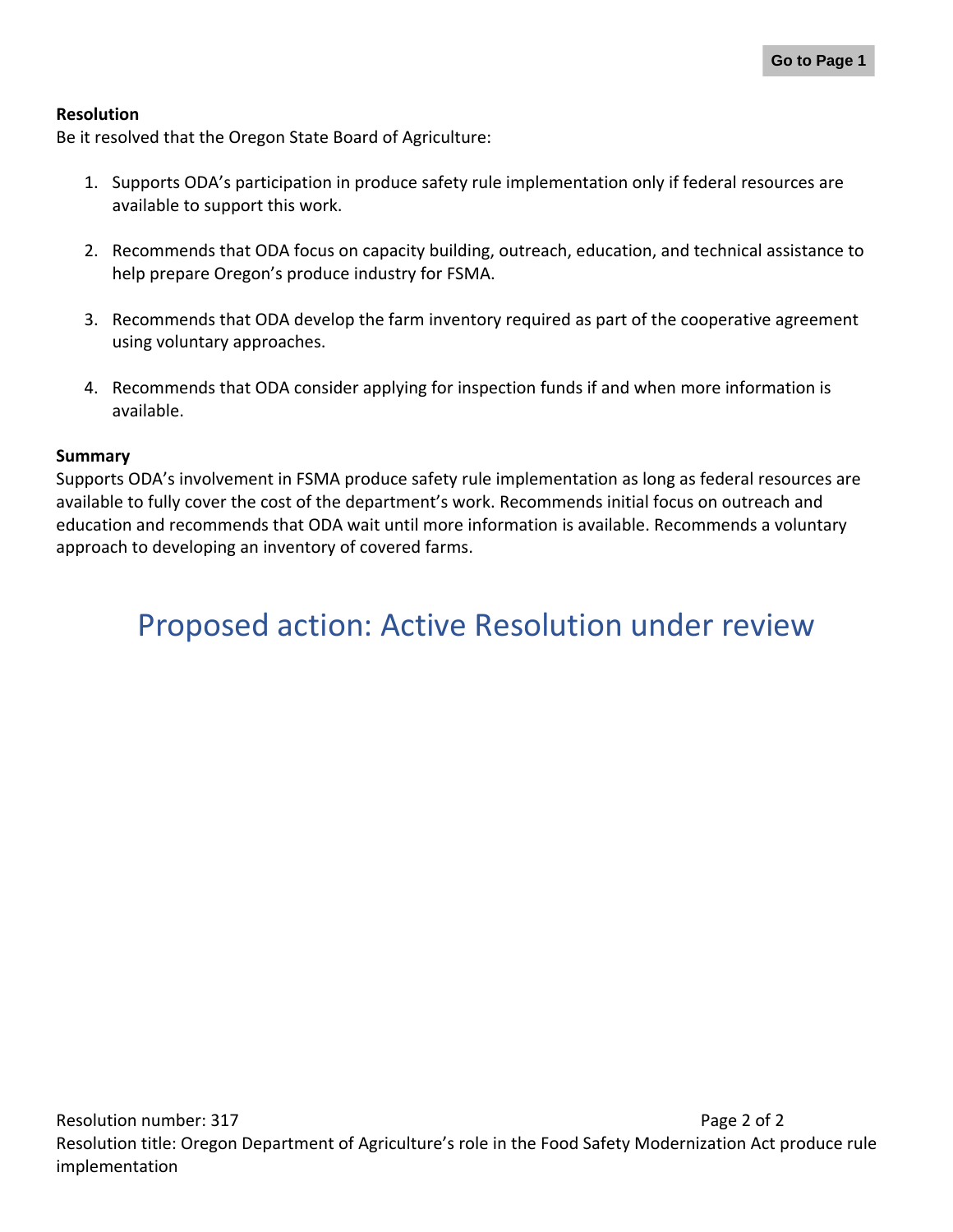<span id="page-17-0"></span>

| Go to Page 1<br><b>Oregon State Board of Agriculture Resolution</b> |                                             |
|---------------------------------------------------------------------|---------------------------------------------|
| Title: Siting of energy transmission and generation                 | Number: 318                                 |
| facilities on agricultural land                                     | <b>Effective Date: 06/07/2018</b>           |
| Sub-Committee: Land Use                                             | Next Review Date: 00/00/2022 - Under Review |
| <b>ODA Staff Contact: Jim Johnson</b>                               | Date of Last Review/Revision:               |
|                                                                     | Original Resolution Date: 06/07/2018        |
| <b>Board Chair: Barbara Boyer</b>                                   | Signature on file                           |

#### **Background**

WHEREAS, the State Board of Agriculture has heard from the agricultural community about concerns related to the location and development of power transmission facilities through agricultural lands, including underground and above ground transmission lines and land intensive generation facilities on highly productive agricultural lands.

WHEREAS, energy produced from renewable sources is an important part of the future for our state and nation.

WHEREAS agriculture is both land and soil dependent, while the siting of energy related facilities does not require soils with a high capability for agricultural production.

WHEREAS, deliberations regarding designation and treatment of agricultural lands under the statewide land use planning program have included consideration of actions that designate or treat differently lands zoned exclusive farm use based solely on soil quality without accounting for other factors that are conducive to the production of high-value agricultural products, including livestock.

WHEREAS numerous applications to develop solar energy generation have been or are under review throughout the state, but especially in the Willamette Valley on highly productive agricultural lands. This has led several counties to amend or consider amending their land use codes to limit beyond state law the siting of solar energy generation on agricultural lands.

WHEREAS the existing state "exceptions process" provides for the consideration and location of land uses otherwise not permitted when reasons merit

WHEREAS, the State Board of Agriculture has been contacted by the State Soil and Water Conservation Commission regarding concerns it has related to the increased development of agricultural lands by solar energy generation facilities. In response to the letter from the Soil and Water Conservation Commission the Board discussed issues related to the siting of solar energy generation facilities on productive farmland and expressed several concerns related to location on productive agricultural lands. The discussion by the Board resulted in a written request to the Land Conservation and Development Commission (LCDC) asking that LCDC initiate an evaluation of the current administrative rules related the siting of solar facilities on lands zoned exclusive farm use.